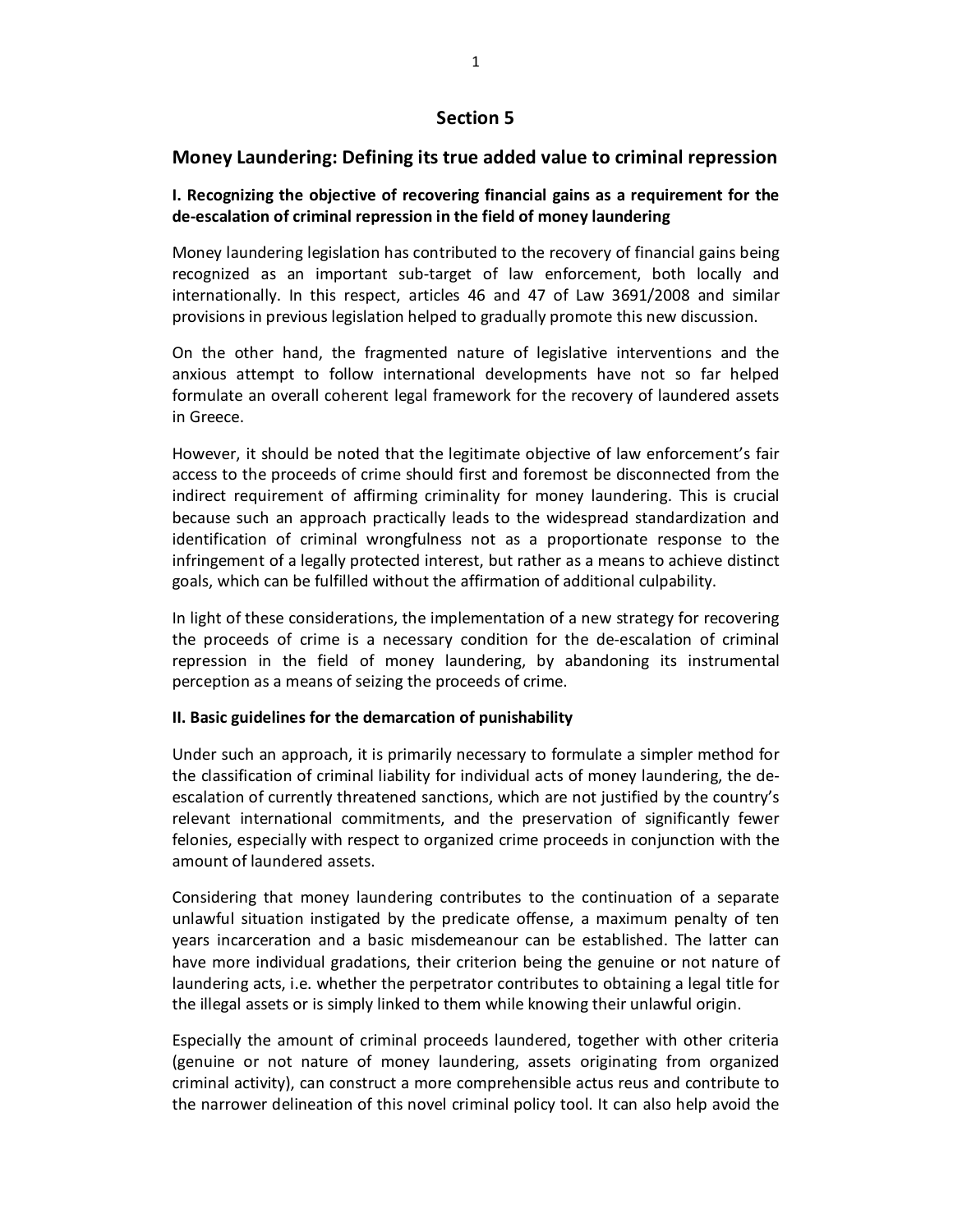likelihood of criminal liability for money laundering to trigger considerably harsher sanctions compared to those envisaged for principals or participants to predicate offenses, which is incompatible with the proportionality principle.

In this context, the "list" of certain predicate offenses and the general clause referring to their threatened sanctions can be abandoned, as it complicates the demarcation of criminality and culpability without visible reason.

It is also fitting to abolish Article 2 § 2 point d of Law 3691/2008, i.e. using banking institutions as a separate form of money laundering. The relevant cases which may be of criminal interest can easily be addressed via other provisions, while the highly problematic affirmation of criminality through the mere depositing of dirty money to a bank account kept by the perpetrator of the predicate offense may anyhow be avoided through the active limitation of "self-laundering", as shown next.

The same should happen with Article 2 point e of Law 3691/2008 (i.e. conspiracy to commit money laundering), as Greece's obligations under the relevant international conventions can easily be covered by Art. 187 § 5 GPC and do not require special provision.

A particularly aggravated form of money laundering could be envisaged for the "professional" commission of the relevant crime, albeit through a more precise definition, requiring the acquisition of revenue from laundering itself and not its predicate offenses.

As to mens rea, it seems preferable to associate genuine money laundering with a similar additional intent of anticipation and to maintain direct intent of the second degree for non-genuine laundering. Such an approach is justified given that completed "genuine" money laundering is very difficult to isolate in the letter of the law.

Provided that these amendments take place, the current complex system that makes the punishment for money laundering subject to the demerit of the predicate offense should be abandoned, as –despite its contribution to the avoidance of certain extreme consequences of early legislation– it is sometimes associated with evaluative inconsistencies and has not yet achieved a smooth absorption in the criminal litigation practice.

Moreover, in view of the peculiar association between actus rei of money laundering and predicate offenses on the basis of unlawfully appropriated assets, it appears justified to standardize broader prerequisites of repentance for acts of money laundering, even if they target public property or incite corruption.

Regardless of the necessity to generally reform the relevant legislation (or alongside it), "special" provisions for the protection of the public sector that lack adequate justification need to be re-evaluated. The "special" aggravated liability for money laundering of bribery proceeds is a typical example, as the relevant stipulations were most probably constructed under the weight of a single-sided review of the experience gained by the recent implementation of the provisions, without general rational assessments of the demerits linked to the relevant behaviours. Insofar as